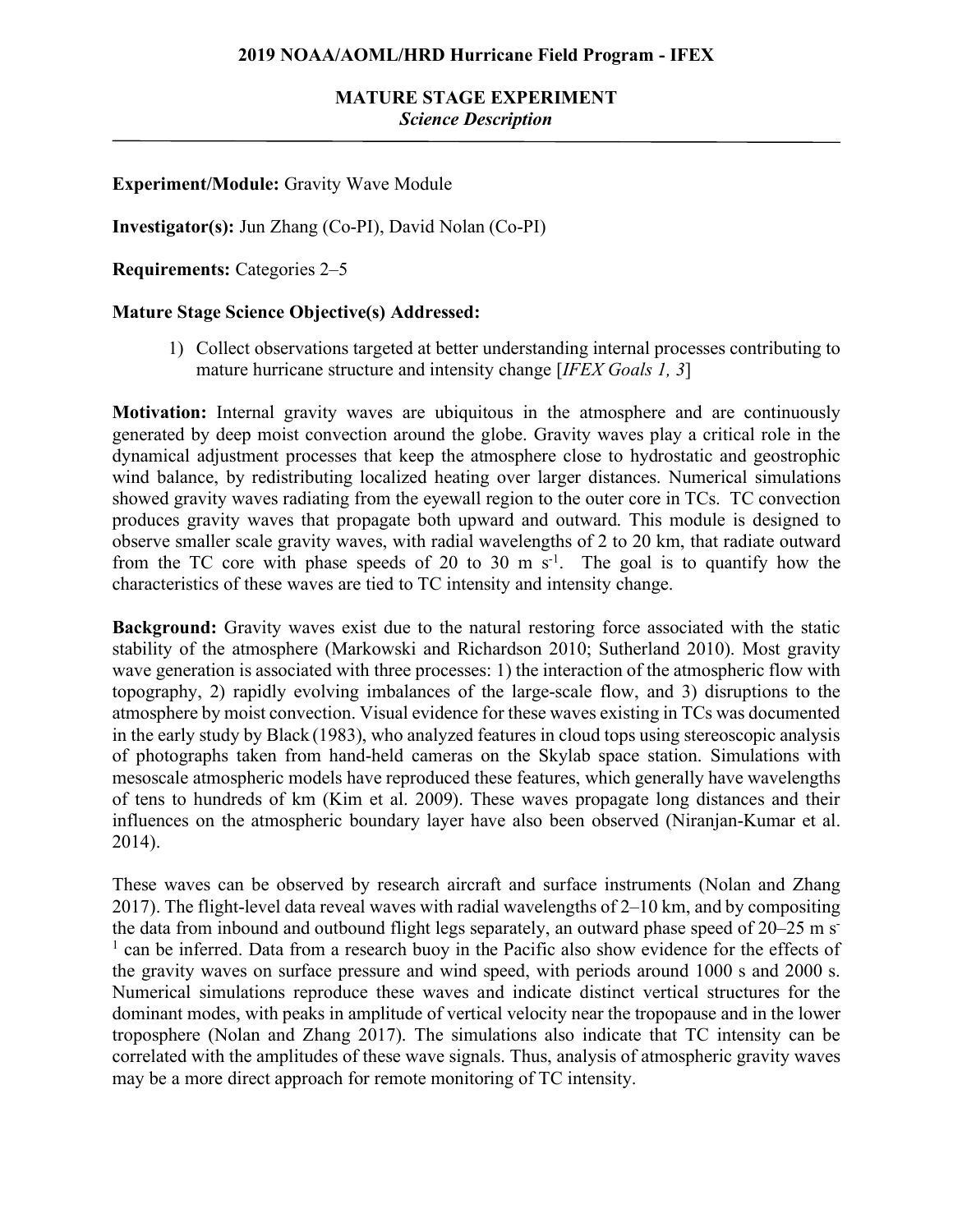## **MATURE STAGE EXPERIMENT** *Science Description*

#### **Hypotheses:**

1. Gravity waves radiating from the TCs inner core are prevalent in TCs and their wave amplitudes correlate with TC intensity.

#### **Aircraft Pattern/Module Descriptions (see** *Flight Pattern* **document for more detailed information):**

**P-3 Module 1:** For mature stage TCs, after completing Figure-4 pattern, at the end of the last leg, continue outward to distance of 160 n mi (300 km) from the center, or further, if possible. Then turn P-3 back to the eye. This module ideally should be conducted in quadrant with the least rainband activity, typically the upshear right or right-rear quadrant.

**Links to Other Mature Stage Experiments/Modules:** The Gravity Wave module can be flown in conjunction with the following *Mature Stage* experiments: TCDC Experiment, TC in Shear Experiment, TDR Experiment, Synoptic Flow Experiment, and NESDIS Ocean Winds.

**Analysis Strategy:** This module seeks to observe the characteristics of the TC gravity waves. Flight-level wind observations will be used to analyze the wavelengths and amplitudes of these waves. The vertical velocity will be quality controlled by correcting the attack angle and dynamical pressure using specially designed modules conducted by calibration flights before each hurricane season (Zhang 2010; Zhang and Drennan 2012). To avoid the contamination of the spectra by convection near the eyewall, only data from at least 100 km away from the storm center are used. The power spectrum will be computed using a fast Fourier Transform (FFT) algorithm to estimate the peak wavelengths of these waves.

#### **References:**

- Black, P. G., (1983), Tropical storm structure revealed by stereoscopic photographs from Skylab. *Adv. Space Res.*, **2**, No. 6, 115–124.
- Kim, S.-Y., H.-Y. Chun, and D. L. Wu (2009), A study on stratospheric gravity waves generated by Typhoon Ewiniar: Numerical simulations and satellite observations. *J. Geophys. Res*., **114**, D22104.
- Markowski, P., and Y. Richardson (2010), *Mesoscale meteorology in mid-latitudes*. Wiley-Blackwell, Hoboken, New Jersey, 430 pp.
- Niranjan Kumar, K., Ch. Kanaka Rao, A. Sandeep, and T. N. Rao (2014), SODAR observations of inertia-gravity waves in the atmospheric boundary layer during the passage of tropical cyclone. *Atmos. Sci. Lett*., **15**, 120–126.
- Nolan, D.S., and J.A. Zhang, 2017: Spiral gravity waves radiating from tropical cyclones. Geophysical Research Letters, 44(8):3924–3931, doi:10.1002/2017GL073572.
- Sutherland, B. R., *Internal Gravity Waves* (2010). Cambridge University Press, New York, 377 pp.
- Zhang, J. A., (2010), Spectral characteristics of turbulence in the hurricane boundary layer over the ocean between the outer rainbands. *Quart. J. Roy. Meteorol. Soc*., **136**, 918–926.